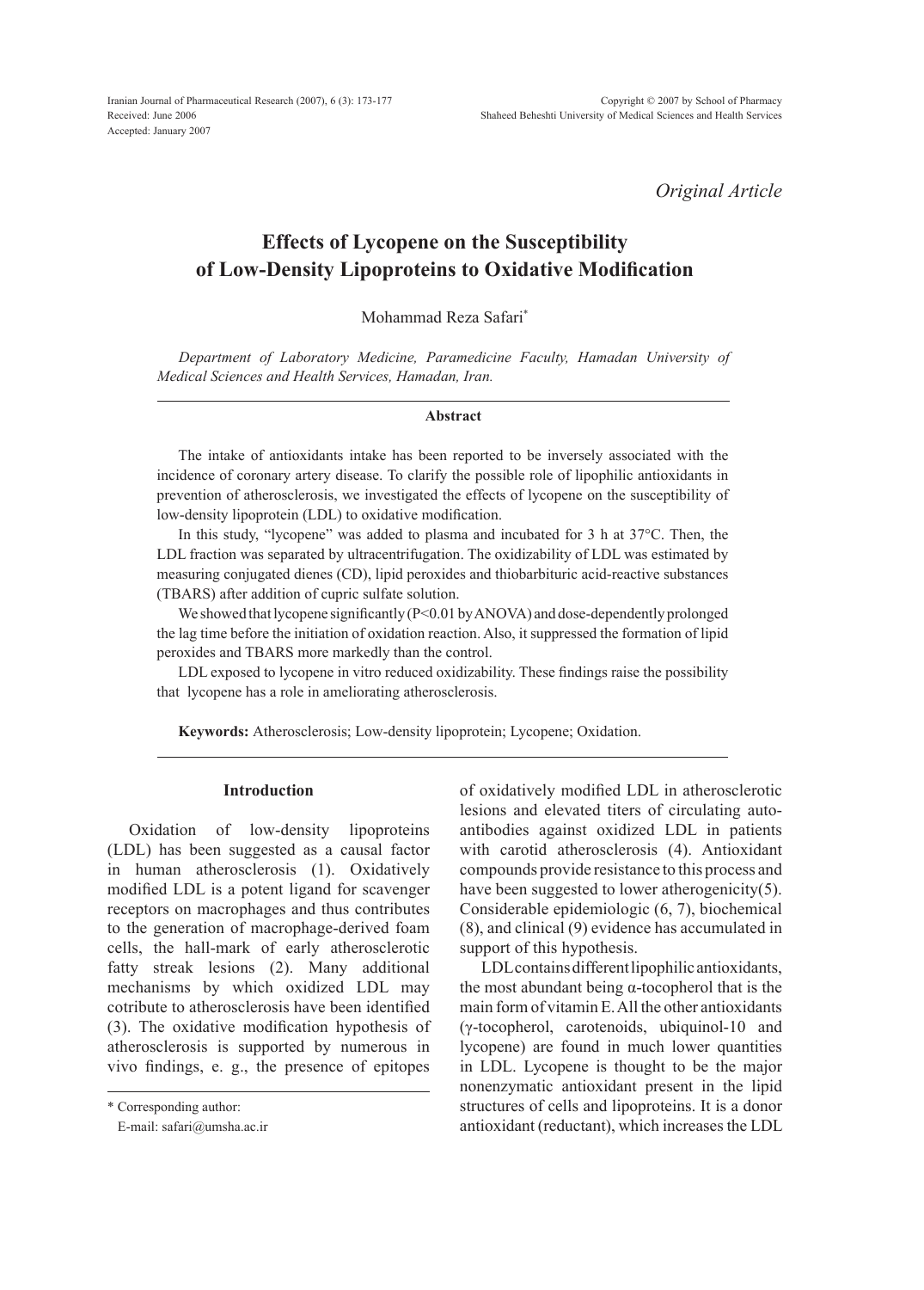resistance against the oxidative modification. In lipid solutions and dispersions, it inhibits radical formation linearly with time until consumed in the process (10).

Recently, it has been suggested that lycopene can protect human LDL against lipid peroxidation more efficiently than other carotenoids, even though it is present in LDL in much lower concentrations (11).

In this study, we investigated the effects of pre-incubation of plasma with lycopene on the susceptibility of LDL to oxidative modification.

# **Experimental**

#### **Materials**

Lycopene and other reagents were purchased from Sigma Chemical Company (Deisenhofen, Germany) or Merck (Darmstadt, Germany).

# **Methods**

# *In vitro addition of lycopene to plasma*

Blood from normolipidemic overnight fasting volunteers ( $n=25$ , age 30 $\pm$ 5 year, men, non smokers, non diabetics, not taking any drug since at least 2 weeks) was collected into syringes containing ethylenediamidinetetraacetic acid EDTA (1 g EDTA/L blood). Plasma was separated by low-speed centrifugation at 1000 g at 4 °C for 15 min. The cholesterol, triglyceride, LDL-cholesterol and HDL-cholesterol were determined using the Pars Azmon kit. To enrich LDL with lycopene, the compound was dissolved in 10% dimethyl sulfoxide (DMSO) in phosphate buffered saline (PBS , pH=7.4) and added to plasma at a ratio of 20 ml 10% DMSO/L of plasma to have final concentrations of 0, 50, 100 and 200 μmol lycopene/L of plasma. The solution was then incubated at 37 °C for 3h.

# *Isolation of LDL*

LDL (density 1.019-1.063 g/ml) was isolated by a rapid isolation technique as reported by Chung et al (12), and dialyzed for 12h at 4°C with four 1-L changes in EDTA-free PBS that had been degassed by using a vacuum procedure. Also, the cholesterol, triglyceride, LDL-cholesterol and HDL-cholesterol of LDL fraction were determined using the Pars Azmon kit. Control LDL was prepared by the same technique after adding only vehicle (20 min 10% DMSO/L plasma) to the plasma and incubating for 3 h at 37°C. In a preliminary study, we cofirmed that DMSO at this concentration did not affect the oxidizability of LDL. The LDL suspension was then stored at 4°C under argon in the dark.

### *Measurement of oxidizability of LDL*

The oxidizability of LDL was estimated by measuring three indices including: conjugated dienes (CD), lipid peroxides, and thiobarbituric acid-reactive substances (TBARS). Freshly prepared LDL (50 mg protein/L) was incubated with cupric sulphate solution (final concentration 10 μmol/L) in PBS buffer at 37°C in a Hitachi spectrophotometer (Hitachi Sangyo Co, Tokyo) fitted with a peltier heater. Absorbance at 234 nm was automatically recorded at 10 min intervals. Lag time before the initiation of oxidation and the propagation rate were determined according to the methods of Esterbauer et al (13) with some modification. After incubation for 90 or 180 min with 10 μmol CuSO4/L, the oxidation reaction was stopped by adding EDTA (100 μmol/L final concentration).

The content of lipid peroxides in LDL was measured colorimetrically with a commercially available kit. For measuring the content of lipid peroxides in LDL, we used an assay based on the oxidative activity of LOOH, which convert iodide to iodine. Iodine is further converted to triodide ion, which absorbs light at 365 nm. We used the microtiter plate procedure propose by an available kit (CHOD-iodide, Merck, Darmstadt, Germany). The LDL oxidation was carried out in polystyrene microtiter the plates. 190 μL of room-tempered CHOD iodide reagent was added to plates and incubated for 60 min at 37°C. The absorbance at 365 nm was measured in a microplate reader (Labsystems,Muluskan MCC/340, Uppsala, Sweden). The concentration of LOOH was calculated from the molar absorption coefficient of 246,000 mol/cm for the triiodide ion and a path length in of 1 cm and a final volume of 330 μL.

The concentration of TBARS was also measured by using the method described by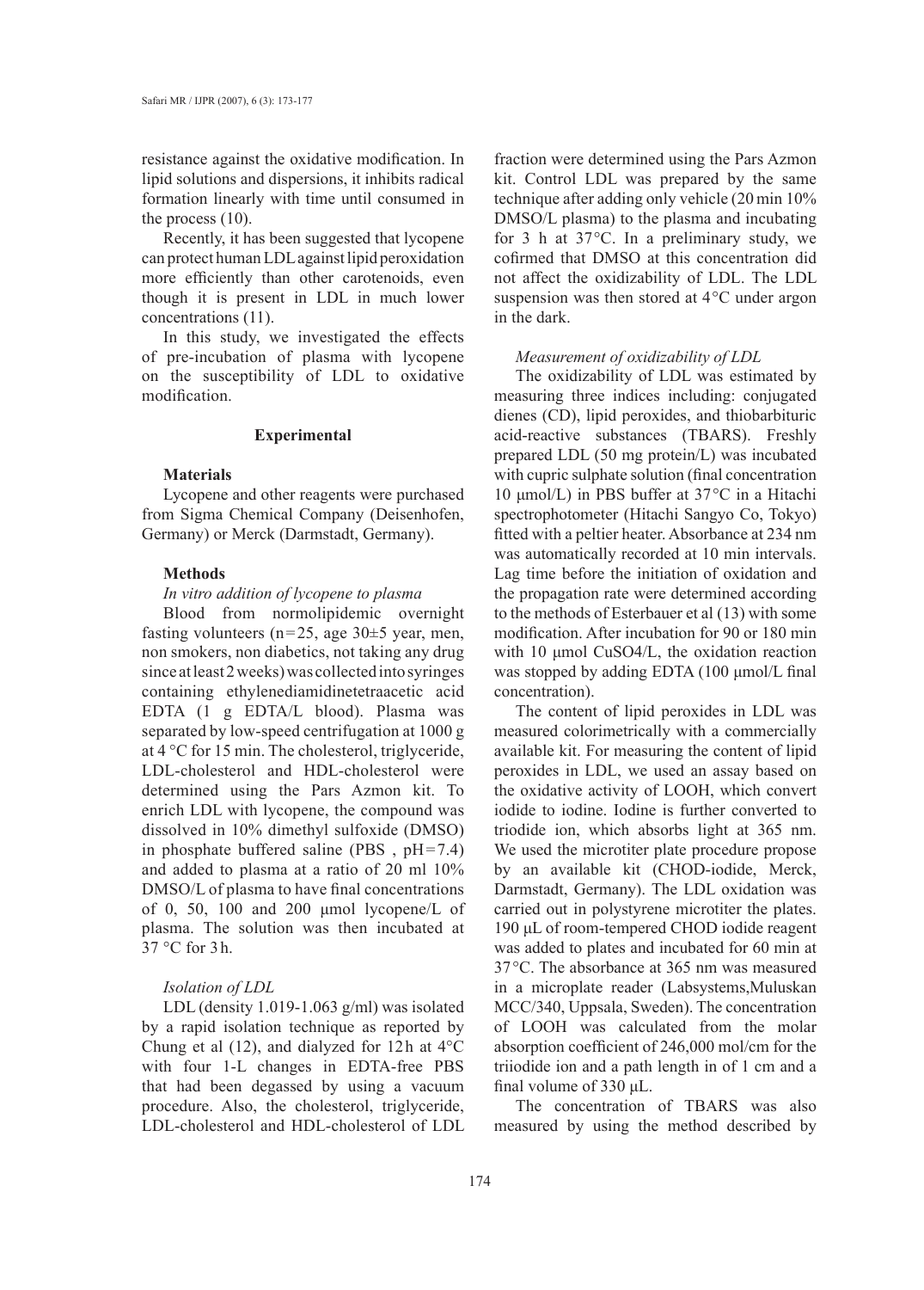|  |  |  | Table 1. Effect of lycopene (0-200 µmol/L) on susceptibility of plasma low-density lipoprotein to copper-induced oxidation*. |  |  |
|--|--|--|------------------------------------------------------------------------------------------------------------------------------|--|--|
|--|--|--|------------------------------------------------------------------------------------------------------------------------------|--|--|

|          | Lag time $(min)$        |                |                             |                        |
|----------|-------------------------|----------------|-----------------------------|------------------------|
|          | $0 \mu$ mol/L (control) | $50 \mu$ mol/L | $100 \mu$ mol/L             | $200 \mu \text{mol/L}$ |
| Lycopene | $58.1 \pm 3.0$          | 59.1 $\pm$ 6.6 | 90.0 $\pm$ 8.8 <sup>a</sup> | $131.9 \pm 14.0^b$     |

\* Mean ± SD of three separate experiments. P<0.01 (ANOVA).

*a,b* Significantly different from control ( Fisher's test): *<sup>a</sup>* P<0.05 & *<sup>b</sup>* P<0.001.

Buege and Aust (14). The concentration of malondialdehyde (MDA) was calculated by using the extinction coefficient of 165000 mol/ cm for MDA.

## *Statistical analysis*

All results were presented as mean±standard deviation  $(n=5)$ . Data were compared by analysis of variance (ANOVA). Fisher's test was used whenever a statistically significant difference between the two groups was shown by ANOVA.

# **Results and Discussion**

Addition of lycopene to plasma for 3 h at 37 °C resulted in lipoprotein antioxidant enrichment. Of course, efficiency of the enrichment was dependant on compound concentration of the compound in the medium. Incubation of copper ions with the LDL suspension caused extensive oxidation of the lipoprotein as judged by an accumulation of CD, lipid peroxides and TBARS in the LDL sample. Enriching LDL with lycopene made it more resistant to copper-induced oxidation in comparison with the natural LDL. This effect was demonstrated with all the indices of oxidation used, and appeared to be most pronounced within the first hours of oxidation. Table 1 shows the effects of lycopene on

the susceptibility of LDL to copper-induced oxidation. Lycopene significantly increased the lag time before the onset of CD formation (P<0.01 by ANOVA). Prolonging of the lag time by this component was dose-dependent.

Suppression of TBARS and lipid peroxides formation were also observed in the LDL samples to which lycopene had been added. Table 2 and 3 show the results. The effects were proportional to the dose of the compound.

In this study we showed that the coppercatalyzed oxidation of LDL (isolated from plasma and preincubated with lycopene) was significantly inhibited in a dose-dependent manner as assessed by the lag time before initiation of oxidation and formation of TBARS and lipid peroxides. To add this compound to LDL in vitro, we incubated EDTA-containing plasma at 37°C for 3h with lycopene at the concentrations of 50, 100 and 200 μmol/L. LDL was then separated and dialyzed against PBS before the induction of oxidation, therefore, lycopene not associated with LDL particles was removed by dialysis. Thus, the lycopene that was on the surface of or within LDL particles was considered to be responsible for inhibiting LDL oxidation. The concentrations of lycopene chosen for this study were obtained from our previous dose-response studies and published data, and were equivalent to values in the upper end of the reference range (15, 16).

**Table 2.** Effect of lycopene (0-200 μmol/L) on susceptibility of low-density lipoprotein to Cu-induced oxidation as measured by lipid peroxides\*.

|          | Lipid peroxides (nmol/mg protein) |                              |                          |                              |
|----------|-----------------------------------|------------------------------|--------------------------|------------------------------|
|          | $0 \mu$ mol/L (control)           | $50 \mu$ mol/L               | $100 \mu$ mol/L          | $200 \mu \text{mol/L}$       |
| Lycopene | $214.0 \pm 2.1$                   | 191.5 $\pm$ 4.8 <sup>a</sup> | $129.4 \pm 14.5^{\circ}$ | 59.8 $\pm$ 10.2 <sup>b</sup> |

 $*$  Mean  $\pm$  SD of three separate experiments. P<0.01 (ANOVA).

*a,b* Significantly different from control ( Fisher's test): *<sup>a</sup>* P<0.05 & *<sup>b</sup>* P<0.001.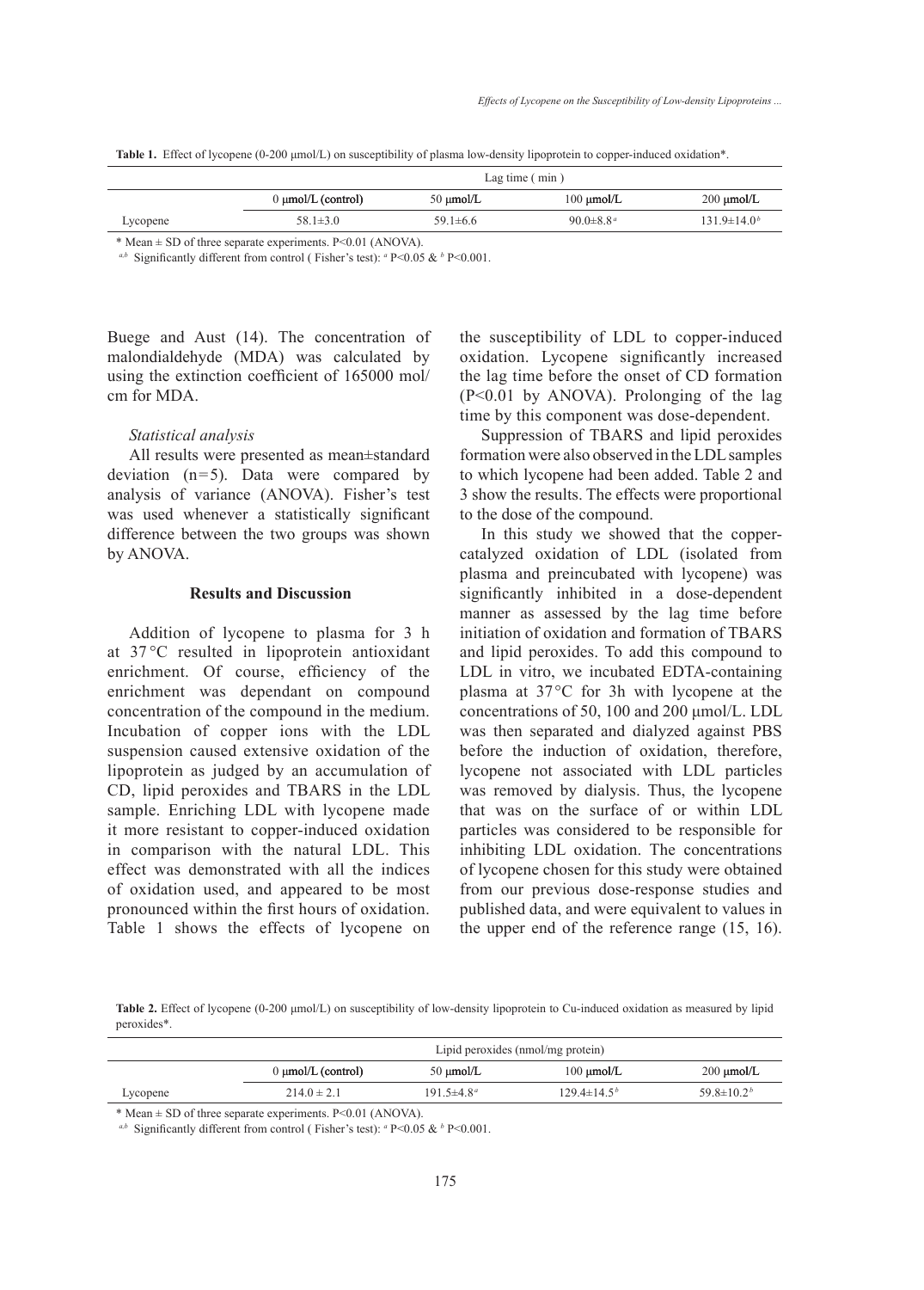**Table 3.** Effect of lycopene (0-200 μmol/L) on susceptibility of plasma low-density lipoprotein to Cu-induced oxidation as measured by TBARS\*.

|          | TBARS (nmol MDA/mg protein) |                              |                              |                        |
|----------|-----------------------------|------------------------------|------------------------------|------------------------|
|          | $0 \mu$ mol/L (control)     | $50 \mu$ mol/L               | $100 \mu$ mol/L              | $200 \mu \text{mol/L}$ |
| Lycopene | $15.60\pm1.60$              | $9.51 \pm 0.88$ <sup>a</sup> | $8.39 \pm 0.47$ <sup>a</sup> | $4.89\pm1.68^{b}$      |

 $*$  Mean  $\pm$  SD; n=4.

TBARS, thiobarbituric acid-reactive substances; MDA,malondialdehyde.

TBARS differ significantly among groups, P<0.01 (ANOVA).

*a,b* Significantly different from control: *<sup>a</sup>* P<0.05 & *<sup>b</sup>* P<0.0001.

Lycopene is known to be a highly efficient lipidsoluble antioxidant in the protection of lipids in a variety of biological and model systems including LDL and liposomes. It is generally assumed that it may exhibit its protective effects by preventing the formation of lipid free radicals and/or eliminating them. On the other hand, the possibility that the inhibition of LDL modification such as oxidation or glycation by lycopene is related to its interactions on the lipid structure of the LDL particles needs further investigation (17). Lycopene contains shielding methyl  $(-CH_3)$  groups and is optimally positioned in LDL particles by its phytyl sidechain. In addition, it protects LDL against peroxidative modification and maintains its ability to act as a ligand for LDL receptors (18). The inhibition of photosensitized oxidants of lipids and lipoproteins by lycopene mediated by singlet oxygen has benn demonstrated (19).

Incubation of lycopene with plasma over a long period of time may enrich the LDL paricles sufficiently to make them less susceptible to oxidative reactions.

In conclusion, we clearly demonstrated that the incubation of plasma with lycopene protects LDL from copper-induced oxidation reactions. This compound significantly decreases the susceptibility of LDL to oxidative modification; therefore, it may have favorable effects in ameliorating atherosclerosis.

### **References**

- Stocker R and Keaney JF. Role of oxidative (1) modifications in atherosclerosis. *Physiol. Rev.* (2004) 84: 1381-1388
- (2) Heinecke JW. Oxidative stress: new approaches to diagnosis and prognosis in atherosclerosis. *Am. J. Cardiol.* (2003) 91: 12A-16A
- (3) Galle J. Atherosclerosis and arthritis: implications for therapy of cardiovascular disease. *Herz.* (2004) 29: 4-11
- Palade F, Alexa ID and Azoicai D. Oxidative stress in (4) atherosclerosis. *Rev. Med. Chir. Soc. Med. Nat.* (2003) 107: 502-511
- (5) Niki E. Antioxidants and atherosclerosis. *Biochem*. *Soc. Trans.* (2004) 32: 156-159
- Violi F, Loffredo L and Marcoccia A. Antioxidants (6) in peripheral arterial disease. *Curr. Drug Targets Cardiovasc. Haematol. Disord.* (2004) 4: 289-294
- (7) Vivekananthan DP, Penn MS and Sapp SK. Use of antioxidant vitamins for the prevention of cardiovascular disease: meta-analysis of randomised trials. *Lancet* (2003) 361: 2017-2023
- Todd J, Anderson L, Meredith I, *Alan C, Yeung MD*  (8) *and Frei B.* The effect of cholesterol-lowering and antioxidant therapy on endothelium-dependent coronary vasomotion. *New Engl. J. Med.* (1995) 332: 488-492
- (9) Norata GD, Pirillo A and Catapano AL. Statins and oxidative stress during atherogenesis. *J. Cardiovasc. Risk* (2003) 10: 181-189
- (10) Rissanen T, Voutilainen S, Nyssoonen K, Salonen R and Salonen JT. Low plasma lycopene concentration is associated with increased intima-media thickness of the carotid artery wall. *Arterioscler. Thromb. Vasc. Biol*. (2000) 20: 2677-2681
- Esterbauer H, Ramos P. Chemistry and pathophysiology (11) of oxidation of low density lipoprotein. *Rev. Physiol. Biochem. Pharmacol.* (1995) 127: 31- 64
- (12) Chung BH, Segrest JP and Ray MJ. Single vertical spin gradient ultracentrifugation. *Meth. Enzymol.* (1986) 128: 181-209
- Esterbauer H, Striegl H and Puhl H. Countinuos (13) monitoring of *in vitro* oxidation of human low density lipoprotein. *Free Rad. Res. Commun.* (1989) 6: 67-75
- (14) Buege JA and Aust SD. Microsomal lipid peroxidation. *Meth. Enzymol.* (1978) 52: 302-310
- $(15)$  Safari MR. Effects of vitamin E and volatile oils on the susceptibility of LDL to oxidative modification. *Iranian Biomed. J*. (2003) 7: 79-84
- $(16)$  Safari MR and Sheikh N. The effect of flavonoids on the susceptibility of LDL to oxidative modification. *Prostaglan. Leukotrienes Essential Fatty Acids* (2003) 69: 73-77